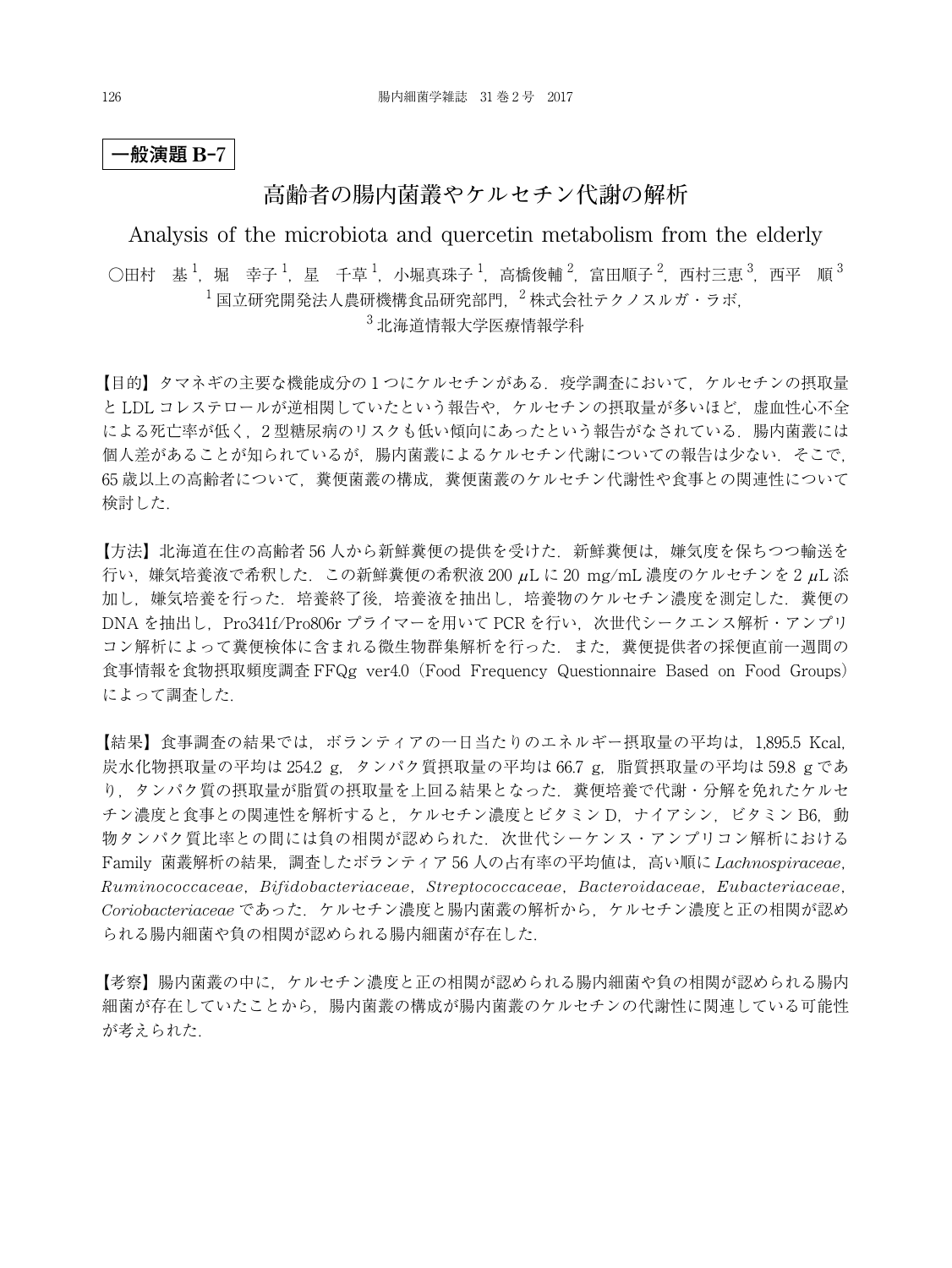# **種々の因子(母親由来 ・ 環境由来)が乳児期の 腸内フローラ形成に及ぼす影響について**

Various factors impacting the gut colonization during infancy

○牧野 博 <sup>1</sup>,Rocio Martin<sup>2</sup>,Kaouther Ben Amor<sup>2</sup>,Mieke Roelofs<sup>2</sup>,石川英司 <sup>1</sup>,久保田博之 <sup>1</sup>, Sophie Swinkels<sup>2</sup>,Aysun Yavuz<sup>2</sup>,酒井隆史 <sup>1</sup>,大石憲司 <sup>1</sup>,久代 明 <sup>1</sup>,Jan Knol<sup>2, 3</sup>  $1(k)$ ヤクルト本社中央研究所, <sup>2</sup>Danone Nutricia Research, <sup>3</sup>Wageningen 大学

【目的】腸内フローラはヒトの健康維持において重要な役割を果たしている.特に乳児期の腸内フローラ 形成は,生涯の健康状態に影響する可能性が示唆されている.本研究は,乳児期の腸内フローラ形成に 影響を及ぼす因子の検索を目的とした.

【方法】本試験では、食事療法を受けていない 108 名の子供とその母親を対象とした. 母親からは妊娠中 の糞便を 2回、子供からは出生後最初の糞便(胎便),出生 2 日後, 7 日後, 30 日後, 90 日後, 180 日後 および固形食を食べ始めて 1 週間後の糞便を採取し,qPCR 法を用いた菌叢解析および有機酸分析を行っ た.また母親からは妊娠前のボディマス指数(BMI),健康状態,食事情報等を,乳児からは性別,出産 形態,授乳形態,健康状態,服薬の有無などの背景情報を記録した.糞便フローラ等の測定データと背 景情報を基に統計解析を実施した.

【結果】ビフィズス菌の菌数が高い母親から生まれた子供は,高い菌数のビフィズス菌を保持していた. 大腸菌群の菌数についても同様に,母と子で正の相関関係が認められた.一方,大腸菌群の菌数が高い 母親から生まれた子供は,ビフィズス菌の菌数が低かった.過体重(BMI>25)の母親から生まれた子 供は,*Clostridium coccoides*,*C. perfringens* および *Bacteroides* の菌数が高く,妊娠中の母親の BMI も腸内フローラ形成に大きな影響を及ぼす因子の 1 つであることが示唆された.自然分娩で産まれた乳 児は,帝王切開出生児に比べて,乳酸菌,ビフィズス菌,*Bacteroides* に属する菌種の検出率が高かった. また,酢酸,乳酸,コハク酸の検出量も高かった.母乳のみで育った乳児は人工乳もしくは混合乳で育っ た乳児に比べて,初期における腸内フローラの構成がシンプルであり,徐々に複雑な菌叢となることが 認められた.また,女児は男児に比べて複数菌種の乳酸菌の検出率が高いこと,年上の兄弟姉妹がいる 乳児はいない乳児に比べて一部の乳酸菌やビフィズス菌の検出率が低いことも確認された.

【考察】本研究では、出産形態や授乳形態などの環境因子だけでなく、母親由来の因子(BMI 等)も乳児 期の腸内フローラ形成に影響を及ぼしていることが認められた.食事療法等により妊娠中の母親の腸内 フローラを整えることで,生まれ来る子供の腸内フローラ形成によい影響を与え得る可能性が考えられ た.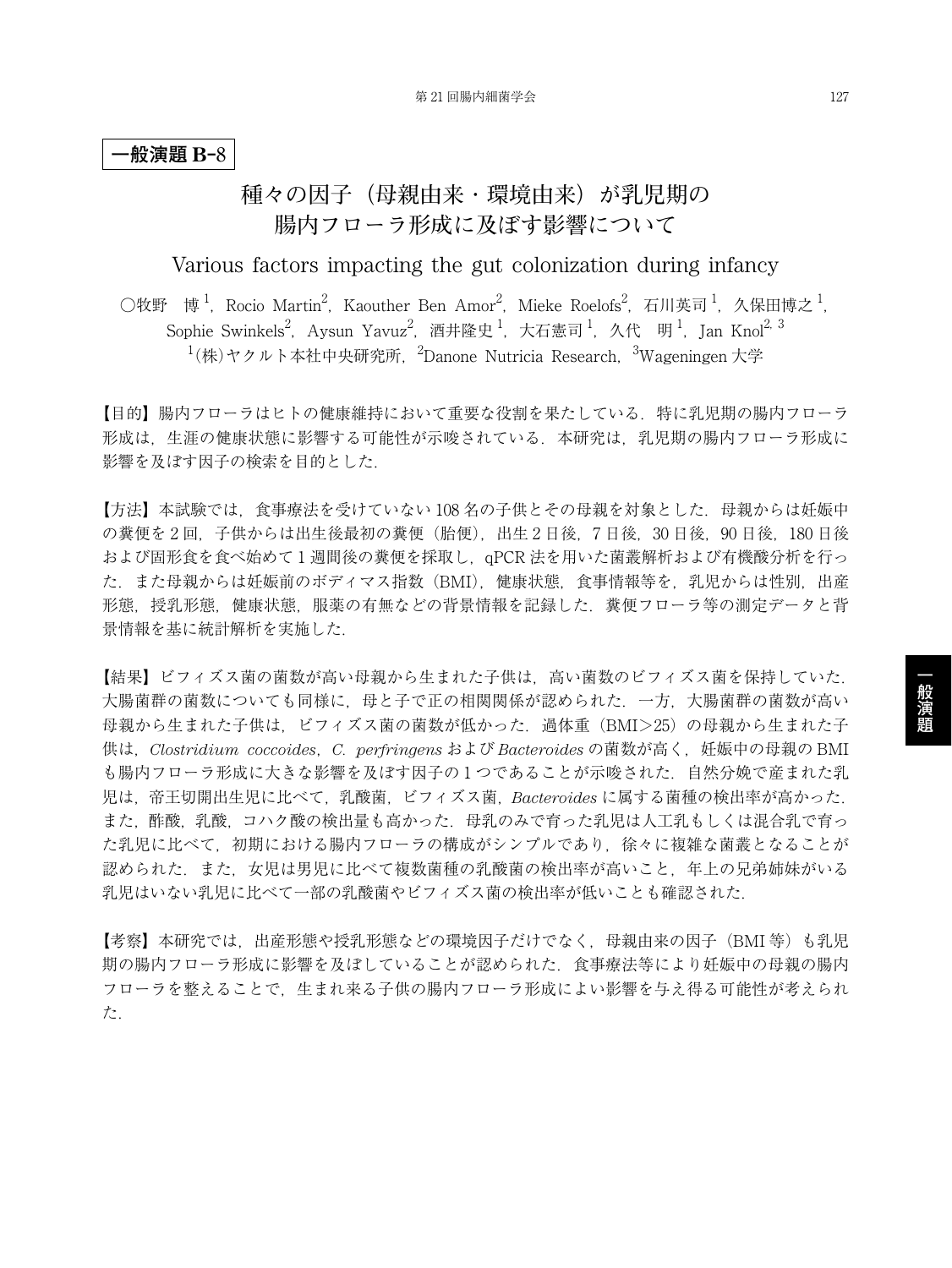# **高カカオチョコレートの摂取は腸内細菌叢中の** *Faecalibacterium* **属菌占有率を増大させる**

Dark chocolate intake increases *Faecalibacterium* in fecal microbiota

 $\bigcirc$ 下仲 敦 $^1$ ,大柴幸男 $^1$ ,夏目みどり $^1$ ,古賀仁一郎 $^2$  $^{-1}$ 株式会社明治  $^{-2}$  帝京大学理工学部バイオサイエンス学科

【目的】便秘を自覚する女性を被験者としてルミナコイド(食物繊維+レジスタントプロテイン)を多く 含む高カカオチョコレートを摂取させる試験を行い,①便通の改善について検討した.併せて便通改善 効果の作用機作解明のため,②腸内細菌叢について検討した.

【方法】被験者(20 ~ 50 歳の週平均排便回数 4 回以下である便秘を自覚する健常女性)を,高カカオチョ コレート(カカオ分を72%含む)を摂取する群,ホワイトチョコレート(ルミナコイドを含まない)摂 取群の2群に分け、それぞれ1日当たり約25 gの試験食品を2週間連続摂取させた. 便通に関して排便 回数や便性(便色,形状,臭気等)を評価した.また腸内細菌叢の検討のため試験食品摂取前後の便サ ンプルを用いた 16S rRNA メタゲノム解析を行った.

【結果】①試験食品摂取後に便通の改善が見られた.両群ともに摂取後の週間平均排便回数に有意な増 加が見られた.群間を比較するとホワイトチョコレート摂取群に対し,高カカオチョコレート摂取群に おいて有意な排便回数の増加が見られた.また便性のうち便色について,高カカオチョコレート摂取群 において有意な改善が見られた. ②両群ともに摂取前後で腸内細菌叢の変動が見られた. 特に高カカオ チョコレート摂取群において,善玉菌として知られる *Faecalibacterium* 属の全真正細菌数に対する平 均占有率の有意な増大が群間比較,前後比較ともに検出された.一方,ホワイトチョコレート摂取群の *Faecalibacterium* 属平均占有率には有意な変動は見られなかった.

【考察】ホワイトチョコレートには含まれない高カカオチョコレート特有の成分が便通の改善と腸内細菌 叢中の *Faecalibacterium* 属の占有率増加に寄与したものと考えられた.高カカオチョコレート摂取によ る便通改善には,便の嵩増し効果による排便量の増加に加え,*Faecalibacterium* 属が産生する酪酸の作 用が関与している可能性が示された.*Faecalibacterium* 属占有率の増加により,種々の酪酸の機能(大 腸上皮細胞の賦活,大腸がんの抑制,抗炎症,炎症性腸疾患の症状軽減, Treg 分化誘導など)について も作用向上が期待される.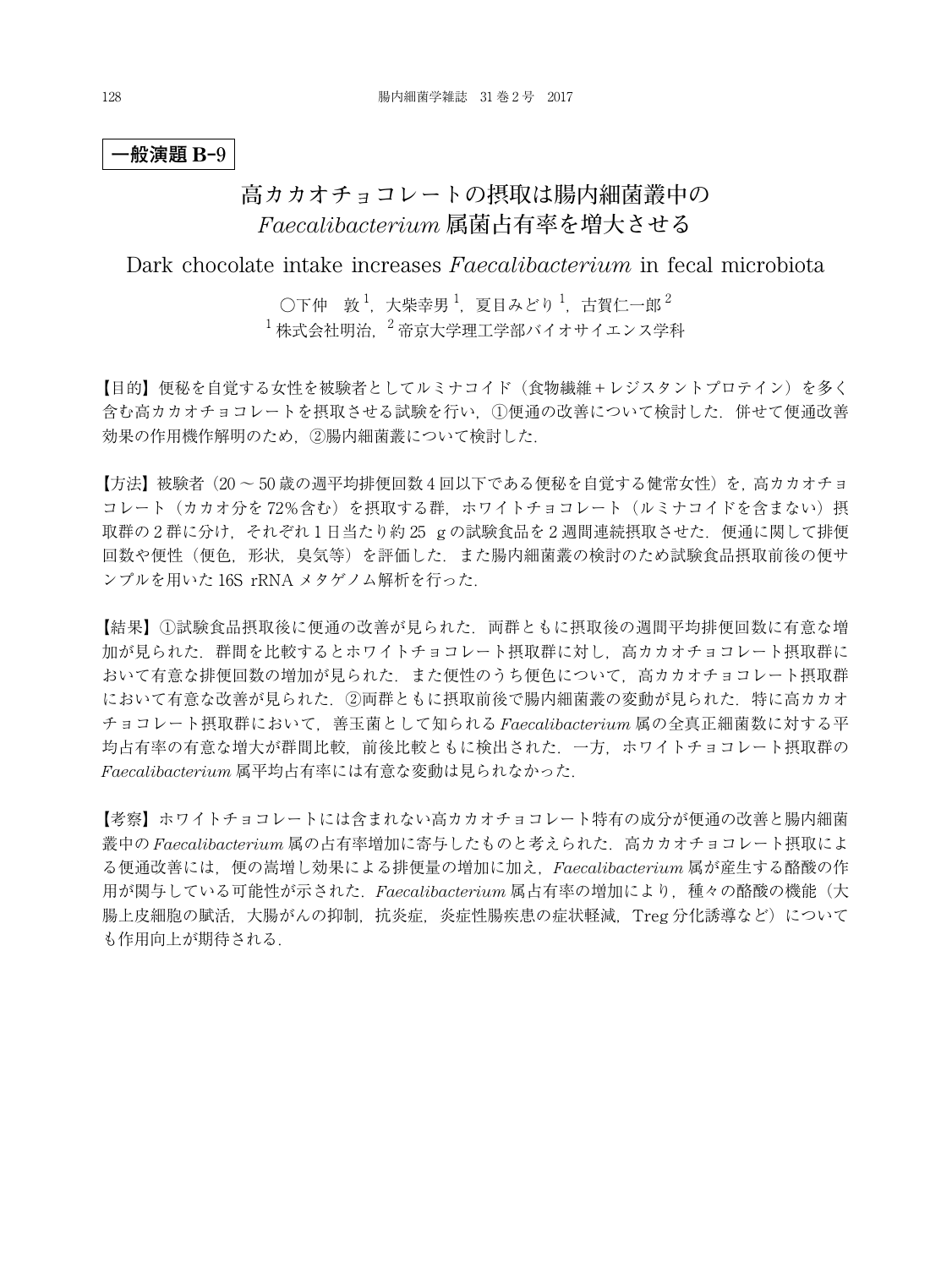# *Bifidobacterium animalis* **ssp.** *lactis* **420 with or without polydextrose controls body fat mass and waist circumference in overweight and obese subjects**

 $\bigcirc$  Olli K<sup>1</sup>, Stenman LK<sup>1</sup>, Lehtinen MJ<sup>1</sup>, Meland N<sup>2</sup>, Kloster Smerud H<sup>2</sup>,

Lähdeaho M-L $^3$ , Linros J $^4$ , Apter D $^5$ , Scheinin M $^6$ , Rissanen A $^7$ , Lahtinen S $^1$ 

<sup>1</sup>DuPont Nutrition & Health, Finland, <sup>2</sup>Smerud Medical Research, Norway, <sup>3</sup>FinnMedi, Finland,

 ${\rm ^4}$ Kerava Health Centre, Finland,  ${\rm ^5VL}\text{-}{\rm Medi}$ , Finland,  ${\rm ^6CRST}$ , University of Turku, Finland,

<sup>7</sup>Obesity Research Unit, Biomedicum, University of Helsinki, Finland

**Introduction**: The gut microbiota is interlinked with energy balance and obesity, but direct evidence of its capacity to modulate body fat mass is still limited. We investigated the effects of *Bifidobacterium animalis* ssp. *lactis* 420 (B420) and a dietary fiber, polydextrose (PDX), on body fat mass and other obesity-related parameters in a randomized, double-blind, and multicentered clinical trial following Good Clinical Practices (ICH-GCP).

**Methods**: In total, 225 healthy volunteers (BMI 28-34.9) were randomized into four groups for 6 months of treatment in parallel design: 1) Placebo; 2) Litesse<sup>®</sup>Ultra PDX, 12 g/d; 3) B420, 10<sup>10</sup> CFU/d; 4) PDX+B420, 12  $g+10^{10}$  CFU/d. As primary outcome, body composition was monitored with dualenergy X-ray absorptiometry (DXA). Body composition and anthropometric measurements were taken at 0, 2, 4 and 6 months timepoints, and one month after the intervention period. Data from 5-day food diaries was collected pre- and post-intervention. Participants maintained their habitual diet and exercise routines throughout the study.

**Results**: There were marked differences in the results of the Intention-To-Treat (ITT; n=209) and Per Protocol (PP; n=134) study populations. The PP analysis included only those participants who completed the intervention without major protocol violations, i.e. with  $>80\%$  product compliance and without any antibiotic use. There were no significant differences between different treatment groups in total body fat mass in the ITT population. However, PDX+B420 and B420 seemed to improve weight management in the PP population. For change in total body fat mass, PDX+B420 group showed a  $-4.5\%$  ( $-1.4$  kg) difference to the Placebo group ( $P=0.02$ ), whereas PDX alone had no effect (overall ANCOVA P=0.095). The factorial ANOVA analysis for total fat mass was significant for B420 ( $-4\%$  ( $-1.4$  kg), P=0.002 vs. groups without B420). Changes in fat mass were most pronounced in the abdominal region, and were reflected by a similar reduction in waist circumference in PDX+B420 group (-2.7% (-2.6 cm), P=0.047 vs. Placebo; overall ANCOVA P=0.10). The lean body mass was significantly increased in  $PDX+B420$  group (+0.95 kg (+2.0%),  $P=0.012$  vs. Placebo). The factorial ANOVA analysis for total body weight was significant for B420 (-1.0 kg (-1.2%), P=0.03 vs. groups without B420). B420 and PDX+B420 significantly reduced energy intake compared to Placebo (change from baseline  $-320 \pm 300$  (SD) kcal/day in B420,  $-230 \pm 640$  kcal/day in PDX+B420, and  $-23 \pm 600$  kcal/day in Placebo, P $\leq 0.05$  for both vs. Placebo, overall ANCOVA  $P= 0.005$ ).

**Discussion**: This study demonstrates that *Bifidobacterium animalis* ssp. *lactis* 420, alone or together with polydextrose, controls body fat mass. This effect concentrated to the trunk area, and no effect was observed in other regions. In addition, B420 and PDX+B420 reduced waist circumference and food intake, whereas PDX alone had no significant effects. To conclude, probiotic strain B420 alone or together with polydextrose showed significant benefits for weight management and improved body composition.

**Disclosure**: The study was sponsored by DuPont, and registered at Clinicaltrials.gov (NCT01978691).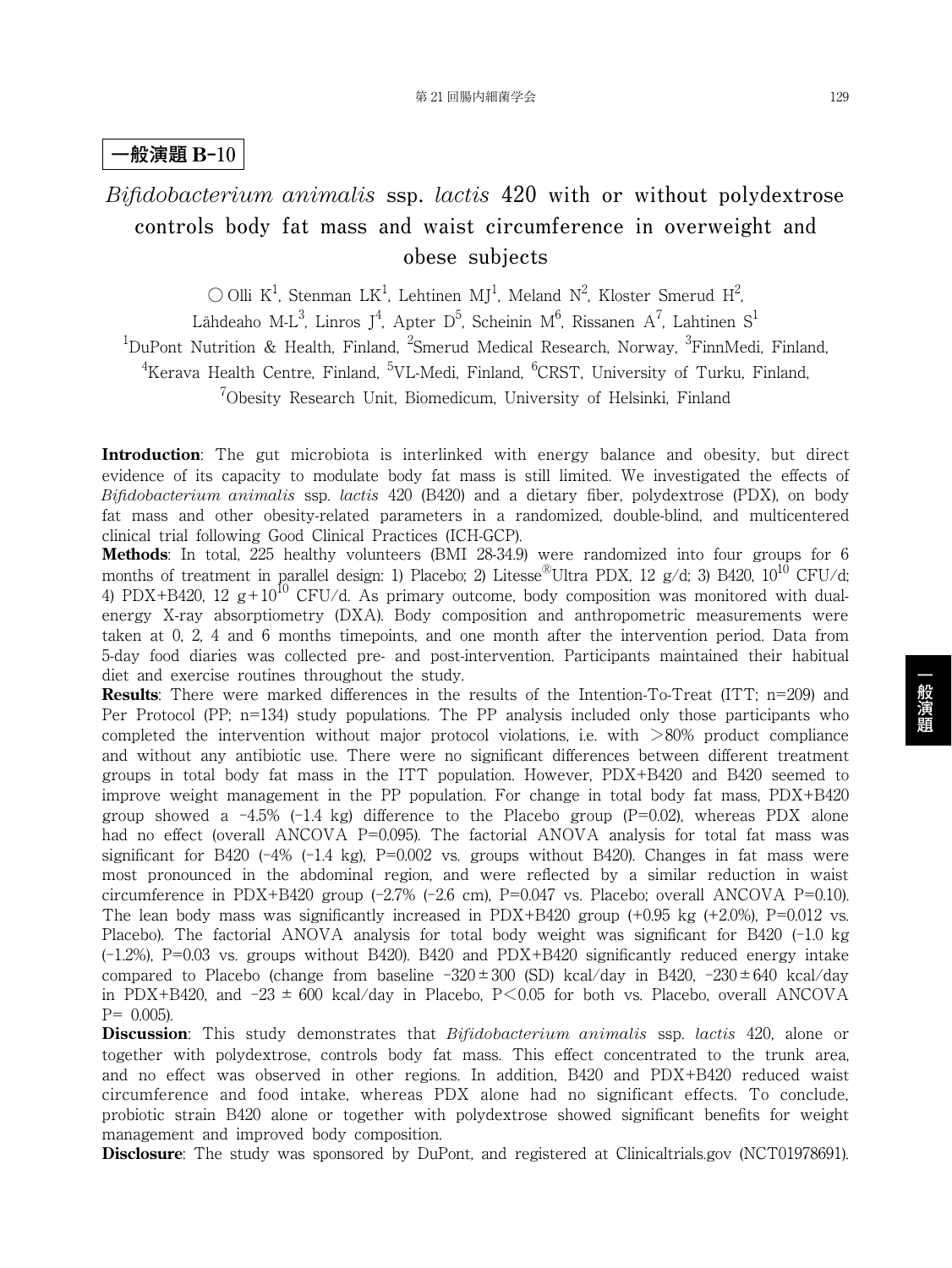## **小児特発性ネフローゼ症候群の病因研究としての便中有機酸の解析**

# Analysis of fecal organic acids in children with idiopathic nephrotic syndrome to elucidate the pathogenesis

○辻 章志,木全貴久,山内壮作,北尾哲也,神田枝理子,木野仁郎,駿田竹紫,金子一成 関西医科大学小児科学講座

【背景および目的】小児特発性ネフローゼ症候群(INS)の病因の 1 つとして制御性 T 細胞(Treg)の異 常が示唆されている. 演者らはすでに INS 患児の Treg 数が初発時に低下していることを報告した(辻 章志他 . 日小児腎臓病会誌 2016; 29: 214).一方,近年,Clostridium 目に属する腸内細菌が産生する 酪酸に Treg を分化・誘導する作用があることが報告された(Furusawa Y, *et al*. Nature. 2013; 504: 446).そこで演者らは「腸内細菌叢の異常による酪酸量の低下が,腸管での Treg の分化・誘導の異常を 引き起こし、INS の発症に到る」という仮説を立て、その検証を行うために検討を行った.

【対象と方法】INS 患児 10 名 (A 群:年齢中央値 45歳, 男児4名)と,患児に年齢を合わせた健康小 児 7 名を対照とし便中有機酸を測定した (B 群:年齢中央値 5.9 歳, 男児 4 名). A 群では初発時の治療 開始前の便を, B 群では服薬をしていない状態の便を採取した. 高速液体クロマトグラフィー法で各種 便中有機酸(乳酸,ギ酸,酢酸,プロピオン酸,酪酸,吉草酸)を測定し,糞便 1 g あたりの有機酸量 を両群間で比較した.統計学的検討には Mann–Whitney U test を用いた.

【結果】測定した有機酸全てにおいて両群間に有意差を認めなかったが,酪酸は A 群が B 群に比して低 い傾向が認められた(A 群:B 群 =0.5:0.9;単位 mg/g,数値は中央値,*p*=0.19).

【考察と結語】検討数が少ないため統計学的有意差は認めなかったが,便中酪酸は INS 患児で低い傾向を 示した.したがって INS における Treg の異常の一因として腸内細菌の産生する便中酪酸量の低下が関 与している可能性があると思われた.